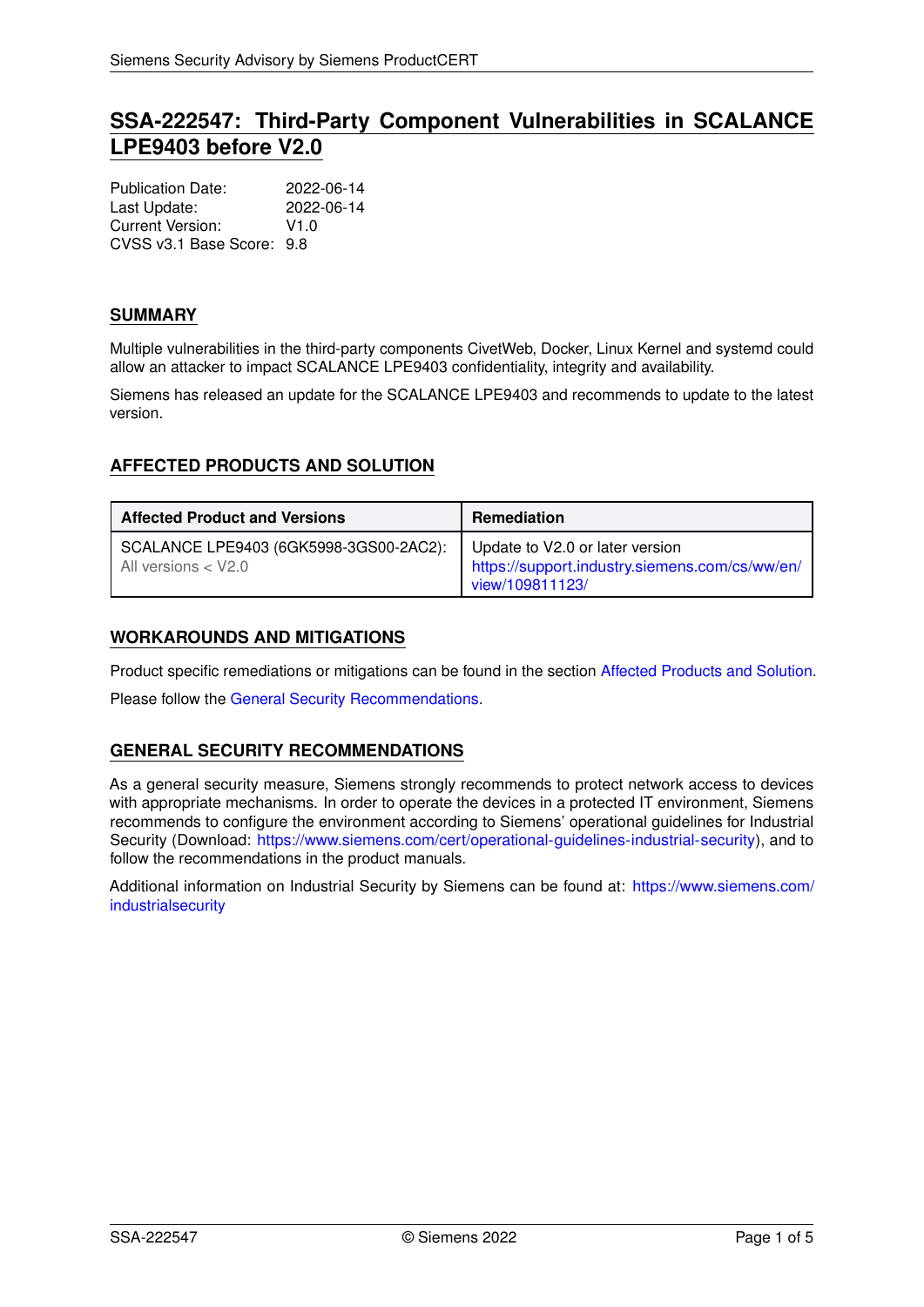# **PRODUCT DESCRIPTION**

SCALANCE LPE9000 (Local Processing Engine) extends the SCALANCE family portfolio by a component that provides computing power for a wide range of applications in the network, close to the process – Edge Computing.

# **VULNERABILITY CLASSIFICATION**

The vulnerability classification has been performed by using the CVSS scoring system in version 3.1 (CVSS v3.1) [\(https://www.first.org/cvss/\)](https://www.first.org/cvss/). The CVSS environmental score is specific to the customer's environment and will impact the overall CVSS score. The environmental score should therefore be individually defined by the customer to accomplish final scoring.

An additional classification has been performed using the CWE classification, a community-developed list of common software security weaknesses. This serves as a common language and as a baseline for weakness identification, mitigation, and prevention efforts. A detailed list of CWE classes can be found at: [https://cwe.mitre.org/.](https://cwe.mitre.org/)

#### Vulnerability CVE-2020-27304

The CivetWeb web library does not validate uploaded filepaths when running on an OS other than Windows, when using the built-in HTTP form-based file upload mechanism, via the mg\_handle\_form\_request API. Web applications that use the file upload form handler, and use parts of the user-controlled filename in the output path, are susceptible to directory traversal

| CVSS v3.1 Base Score | 98                                                         |
|----------------------|------------------------------------------------------------|
| CVSS Vector          | CVSS:3.1/AV:N/AC:L/PR:N/UI:N/S:U/C:H/I:H/A:H/E:P/RL:O/RC:C |
| CWE                  | CWE-22: Improper Limitation of a Pathname to a Restricted  |
|                      | Directory ('Path Traversal')                               |

#### Vulnerability CVE-2021-20317

A corrupted timer tree caused the task wakeup to be missing in the timerqueue\_add function in lib/timerqueue.c. This flaw allows a local attacker with special user privileges to cause a denial of service, slowing and eventually stopping the system while running OSP.

| CVSS v3.1 Base Score | 44                                                         |
|----------------------|------------------------------------------------------------|
| <b>CVSS Vector</b>   | CVSS:3.1/AV:L/AC:L/PR:H/UI:N/S:U/C:N/I:N/A:H/E:P/RL:O/RC:C |
| <b>CWE</b>           | CWE-665: Improper Initialization                           |

#### Vulnerability CVE-2021-33910

The use of alloca function with an uncontrolled size in function unit\_name\_path\_escape allows a local attacker, able to mount a filesystem on a very long path, to crash systemd and the whole system by allocating a very large space in the stack.

| CVSS v3.1 Base Score | 5.5                                                           |
|----------------------|---------------------------------------------------------------|
| <b>CVSS Vector</b>   | CVSS:3.1/AV:L/AC:L/PR:L/UI:N/S:U/C:N/I:N/A:H/E:P/RL:O/RC:C    |
| <b>CWE</b>           | CWE-770: Allocation of Resources Without Limits or Throttling |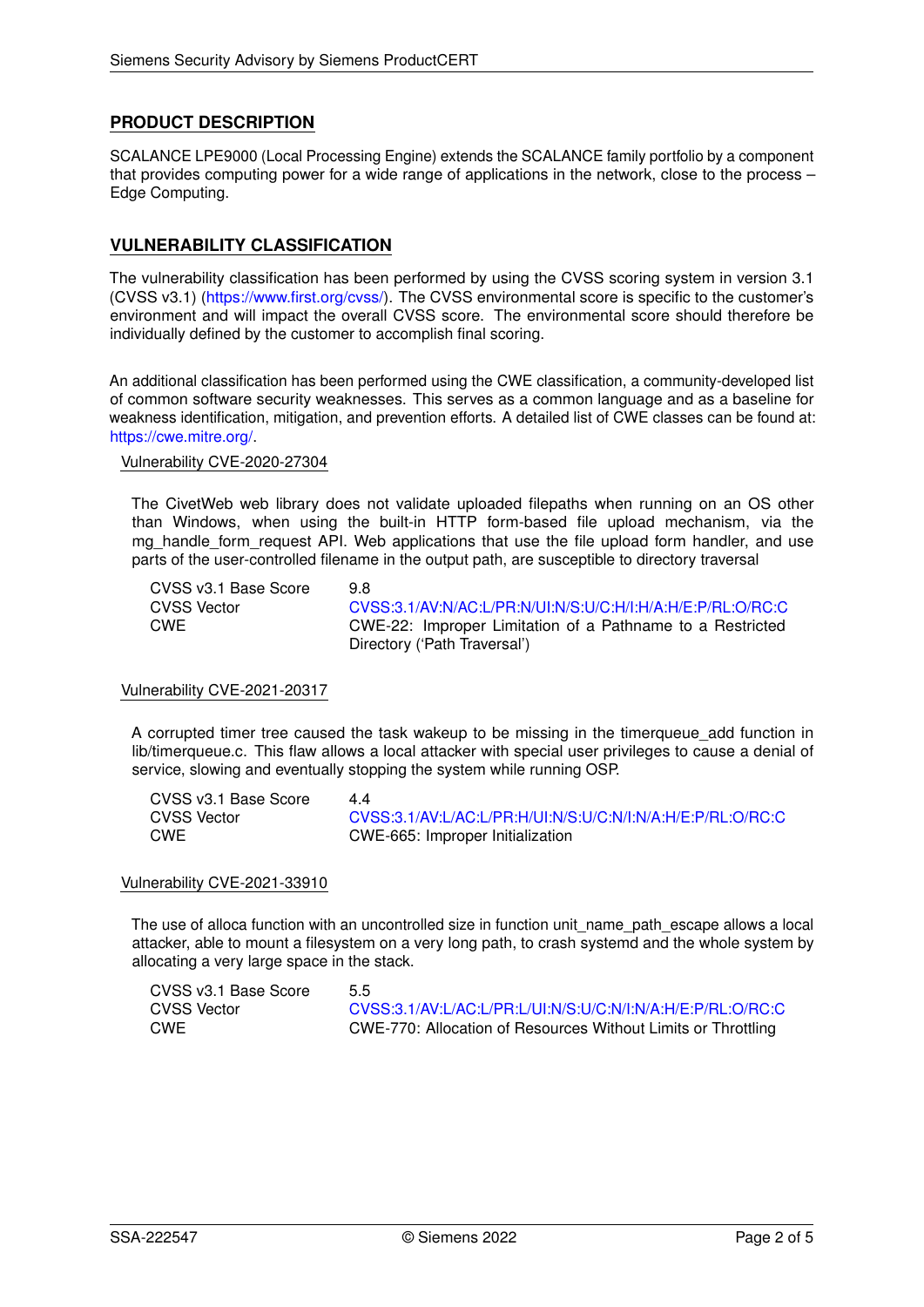#### Vulnerability CVE-2021-36221

A race condition vulnerability was found in Go. The incoming requests body weren't closed after the handler panic and as a consequence this could lead to ReverseProxy crash.

| CVSS v3.1 Base Score | 59                                                                                                      |
|----------------------|---------------------------------------------------------------------------------------------------------|
| CVSS Vector          | CVSS:3.1/AV:N/AC:H/PR:N/UI:N/S:U/C:N/I:N/A:H/E:P/RL:O/RC:C                                              |
| CWE                  | CWE-362: Concurrent Execution using Shared Resource with<br>Improper Synchronization ('Race Condition') |

#### Vulnerability CVE-2021-39293

The fix for CVE-2021-33196 can be bypassed by crafted inputs. As a result, the NewReader and OpenReader functions in archive/zip can still cause a panic or an unrecoverable fatal error when reading an archive that claims to contain a large number of files, regardless of its actual size.

| CVSS v3.1 Base Score | 7.5                                                           |
|----------------------|---------------------------------------------------------------|
| CVSS Vector          | CVSS:3.1/AV:N/AC:L/PR:N/UI:N/S:U/C:N/I:N/A:H/E:P/RL:O/RC:C    |
| <b>CWE</b>           | CWE-770: Allocation of Resources Without Limits or Throttling |

#### Vulnerability CVE-2021-41089

A vulnerability was found in Moby (Docker Engine) where attempting to copy files using docker cp into a specially-crafted container can result in Unix file permission changes for existing files in the host's filesystem, widening access to others. This bug does not directly allow files to be read, modified, or executed without an additional cooperating process.

CVSS v3.1 Base Score 2.8

CVSS Vector [CVSS:3.1/AV:L/AC:H/PR:L/UI:N/S:C/C:L/I:N/A:N/E:P/RL:O/RC:C](https://www.first.org/cvss/calculator/3.1#CVSS:3.1/AV:L/AC:H/PR:L/UI:N/S:C/C:L/I:N/A:N/E:P/RL:O/RC:C) CWE CWE-281: Improper Preservation of Permissions

#### Vulnerability CVE-2021-41091

A vulnerability was found in Moby (Docker Engine) where the data directory (typically /var/lib/docker) contained subdirectories with insufficiently restricted permissions, allowing otherwise unprivileged Linux users to traverse directory contents and execute programs. When containers included executable programs with extended permission bits (such as setuid), unprivileged Linux users could discover and execute those programs. When the UID of an unprivileged Linux user on the host collided with the file owner or group inside a container, the unprivileged Linux user on the host could discover, read, and modify those files.

| CVSS v3.1 Base Score | 6.3                                                                   |
|----------------------|-----------------------------------------------------------------------|
| CVSS Vector          | CVSS:3.1/AV:L/AC:L/PR:L/UI:N/S:C/C:L/I:L/A:L/E:P/RL:O/RC:C            |
| CWE                  | <b>CWE-732: Incorrect Permission Assignment for Critical Resource</b> |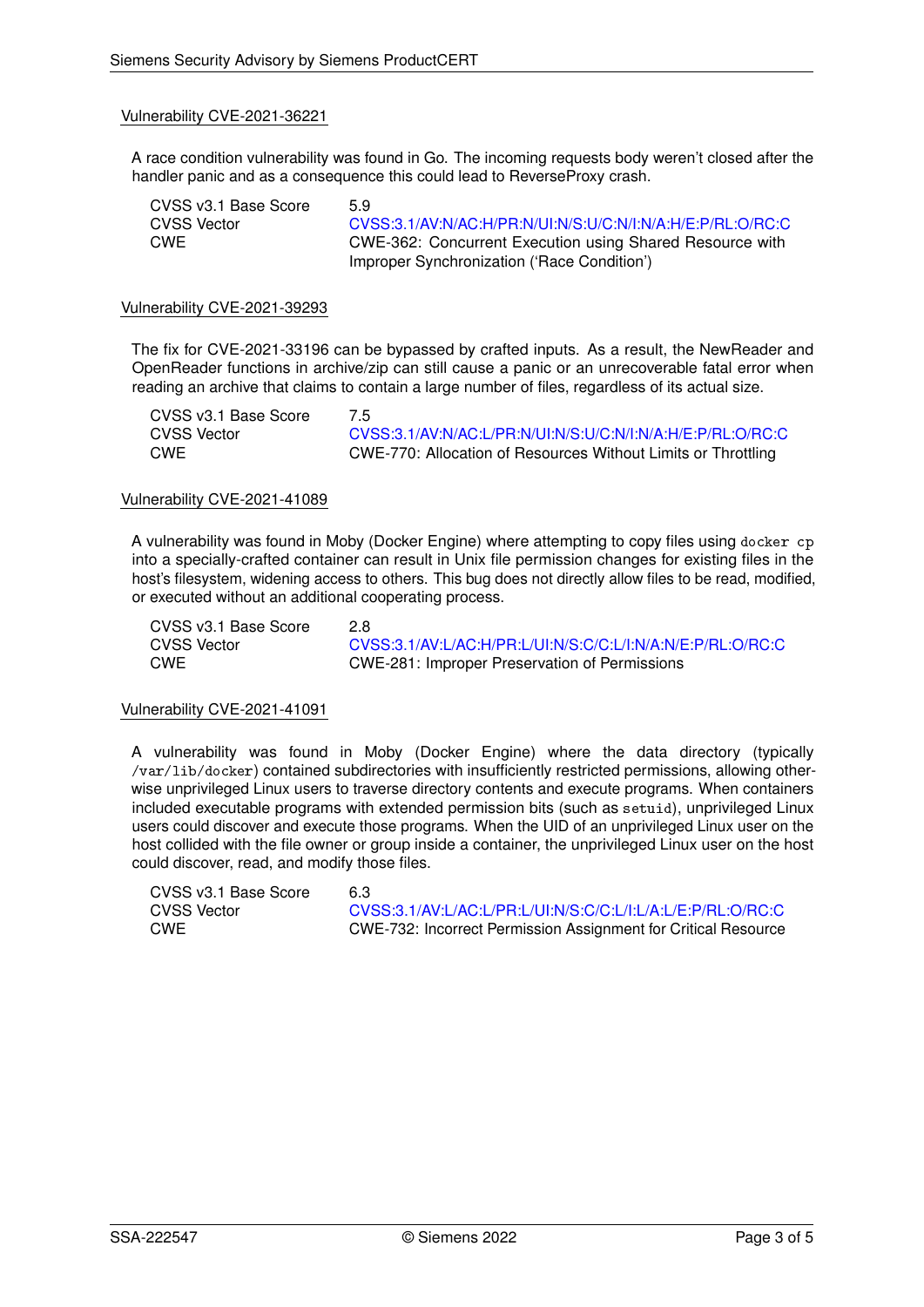#### Vulnerability CVE-2021-41092

A vulnerability was found in the Docker CLI where running docker login my-private-registry.example.com with a misconfigured configuration file (typically ~/.docker/config.json) listing a credsStore or credHelpers that could not be executed would result in any provided credentials being sent to registry-1.docker.io rather than the intended private registry.

CVSS v3.1 Base Score 5.4<br>CVSS Vector 6.00 CVSS Vector [CVSS:3.1/AV:N/AC:H/PR:H/UI:R/S:C/C:H/I:N/A:N/E:P/RL:O/RC:C](https://www.first.org/cvss/calculator/3.1#CVSS:3.1/AV:N/AC:H/PR:H/UI:R/S:C/C:H/I:N/A:N/E:P/RL:O/RC:C)<br>CWE CWE-200: Exposure of Sensitive Information to an Unauthorized CWE CWE-200: Exposure of Sensitive Information to an Unauthorized Actor

#### Vulnerability CVE-2021-41103

A vulnerability was found in containerd where container root directories and some plugins had insufficiently restricted permissions, allowing otherwise unprivileged Linux users to traverse directory contents and execute programs. When containers included executable programs with extended permission bits (such as setuid), unprivileged Linux users could discover and execute those programs. When the UID of an unprivileged Linux user on the host collided with the file owner or group inside a container, the unprivileged Linux user on the host could discover, read, and modify those files.

| CVSS v3.1 Base Score | 59                                                         |
|----------------------|------------------------------------------------------------|
| CVSS Vector          | CVSS:3.1/AV:L/AC:L/PR:N/UI:N/S:U/C:L/I:L/A:L/E:P/RL:O/RC:C |
| CWE                  | CWE-22: Improper Limitation of a Pathname to a Restricted  |
|                      | Directory ('Path Traversal')                               |

### Vulnerability CVE-2022-0847

A vulnerability was found in the way the "flags" member of the new pipe buffer structure was lacking proper initialization in copy\_page\_to\_iter\_pipe and push\_pipe functions in the Linux kernel and could thus contain stale values. An unprivileged local user could use this to write to pages in the page cache backed by read only files and as such escalate their privileges on the system.

| CVSS v3.1 Base Score | 7 R                                                        |
|----------------------|------------------------------------------------------------|
| CVSS Vector          | CVSS:3.1/AV:L/AC:L/PR:L/UI:N/S:U/C:H/I:H/A:H/E:P/RL:O/RC:C |
| <b>CWE</b>           | CWE-281: Improper Preservation of Permissions              |

# **ADDITIONAL INFORMATION**

For further inquiries on security vulnerabilities in Siemens products and solutions, please contact the Siemens ProductCERT:

<https://www.siemens.com/cert/advisories>

## **HISTORY DATA**

V1.0 (2022-06-14): Publication Date

## **TERMS OF USE**

Siemens Security Advisories are subject to the terms and conditions contained in Siemens' underlying license terms or other applicable agreements previously agreed to with Siemens (hereinafter "License Terms"). To the extent applicable to information, software or documentation made available in or through a Siemens Security Advisory, the Terms of Use of Siemens' Global Website [\(https://www.siemens.com/](https://www.siemens.com/terms_of_use)